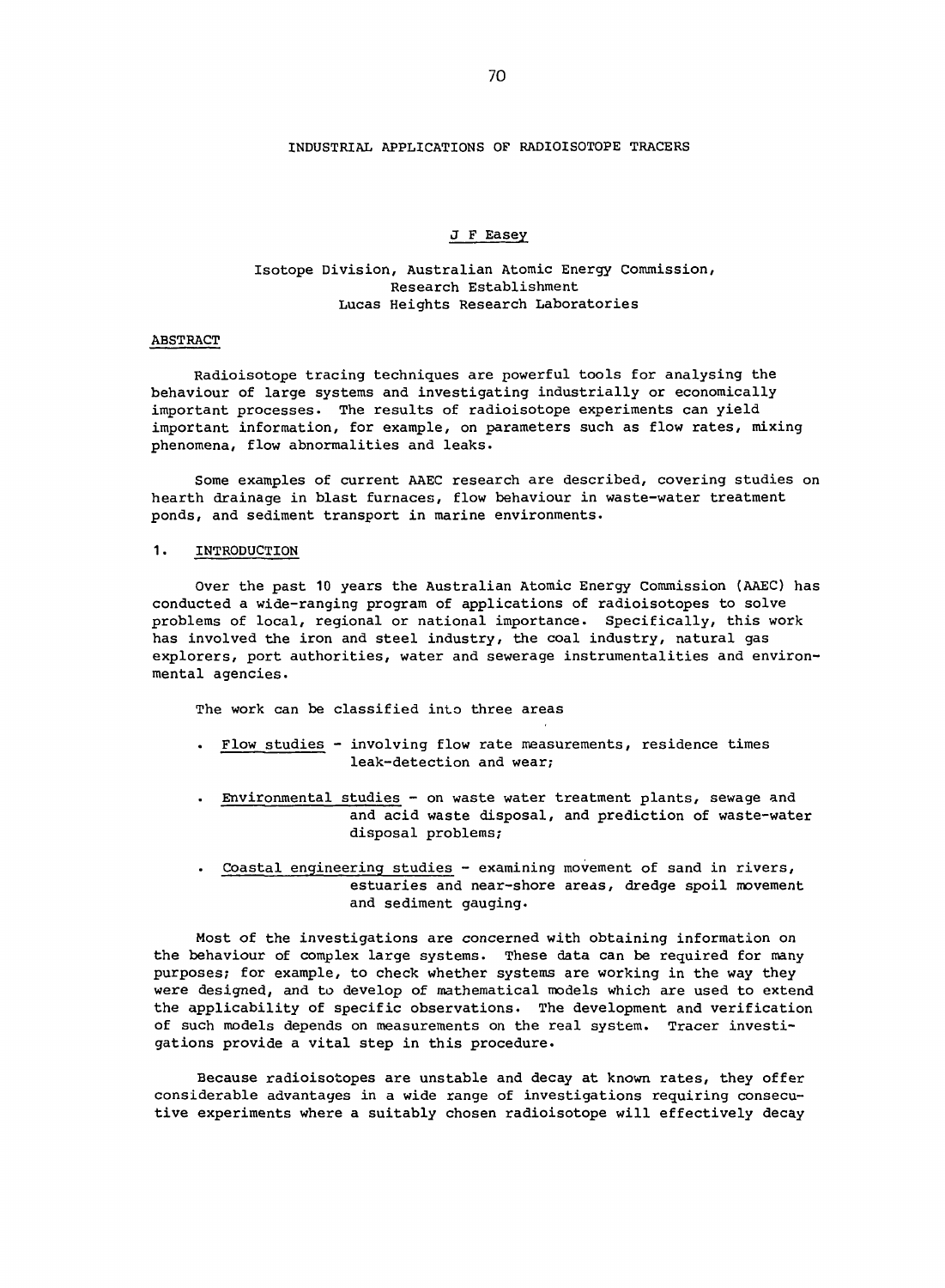away before the next injection. Problems of residual contamination or build-up of tracer can thus be avoided.

Another consequence of the instability of radioisotopes is the absence of most of them in the environment. Rarely will any type of radioisotope, let alone the one chosen specifically for a particular investigation, be present in a system under investigation. The radioisotope tracer will thus uniquely define material within the experiment.

If chemical species need to be monitored then the use of the appropriate radioisotope will ensure that the exact chemistry is followed.

In general, radioisotope tracers are required in only physically small amounts - milligrams of solids or millilitres of liquids - because of the large amounts of radioactivity that can be induced into many elements. The high sensitivity and stability of modern electronic nuclear radiation detection equipment also ensures that relatively small amounts of radioactivity are required for most experiments. Radioisotope tracers can be added to most systems without affecting the material balance.

Many radioisotopes emit Y-rays that can pass through significant thicknesses of construction materials such as pipes and tanks. This radiation can allow a system to be monitored externally, avoiding any perturbations that might arise from direct sampling. The y-ray emissions also allow the monitoring of systems in real time which leads to maximum sampling efficiency and direct feed-back on system behaviour.

For all those reasons radioisotopes are generally the most appropriate and the most cost-effective means of tracing large systems.

Three current research areas of economic or industrial importance are discussed below.

### 2. HEARTH DRAINAGE IN BLAST FURNACES

The use of modern blast furnaces has revealed deficiencies in operating procedures developed for earlier style furnaces. In the past 15 years, there has been a world-wide and vigorous program of research to understand the behaviour of the blast furnace, particularly the furnace hearth, including such topics as improvement of coke, and analysis of hearth drainage. Much of the effort has been in the development of mathematical models and the analysis of flow behaviour in laboratory scale models using glass bead/water systems. Australia and Japan appear to be the only Western countries that have carried out radioisotope hearth-drainage experiments in blast furnaces.

Since 1979, the AAEC has carried out experiments at BHP Steel International on Nos 3 and 5 blast furnaces. The objectives are to measure the residence times of the molten iron and the molten slag in the furnace to investigate whether there is a correlation between the furnace performance and residence times. Gold-198, silver-11Om and cobalt-60, in the form of wire or foil, are used to label the molten iron, and lanthanum-140 and scandium-46, in the form of oxides, are used to label the molten slag. Because of the large number of variables operating in a blast furnace a large number of experiments have to be carried out to determine how sensitive flow parameters are to changes in blast-furnace behaviour and output.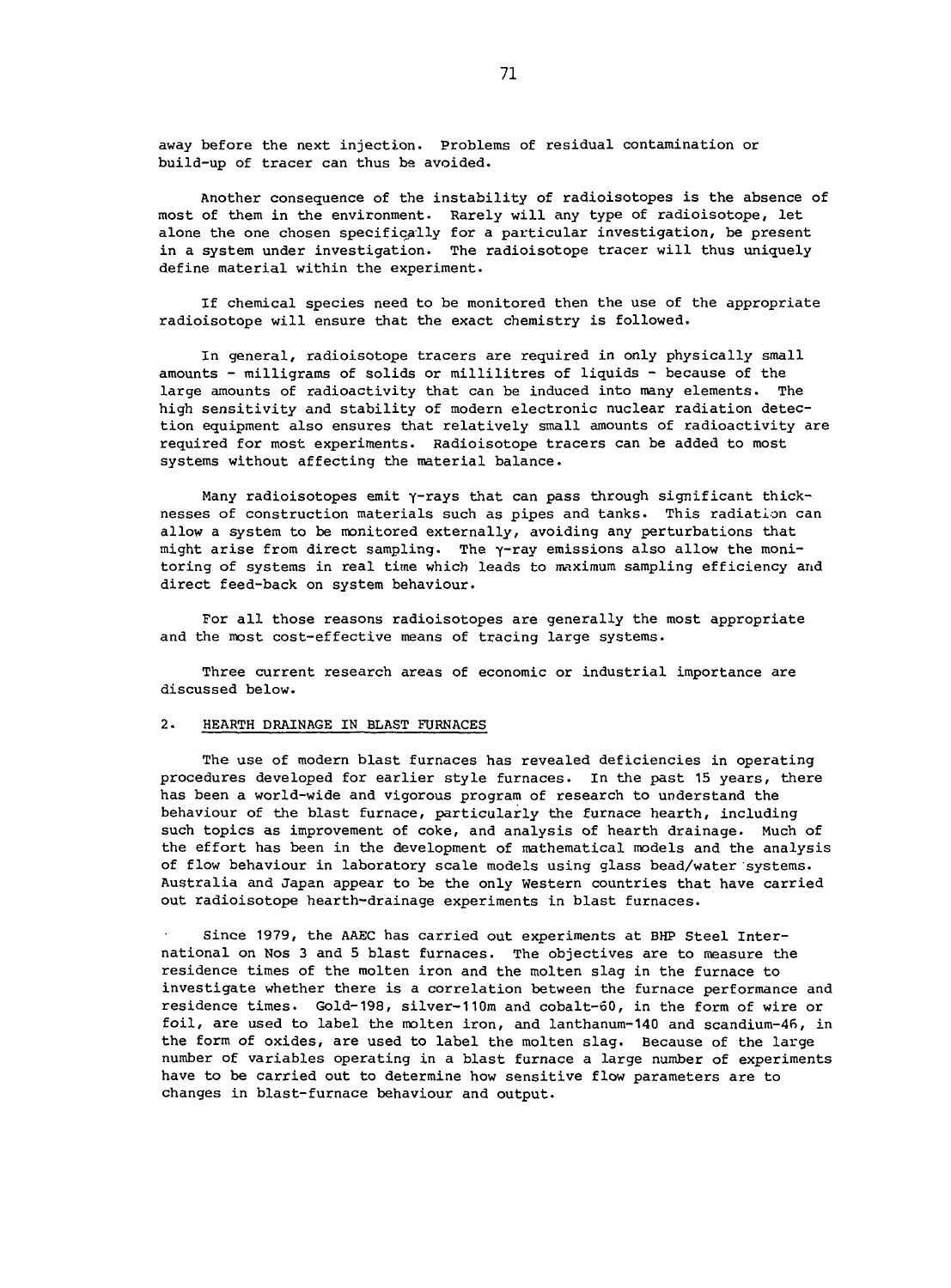## 3. WASTE-WATER TREATMENT LAGOONS

Waste stabilisation ponds are used extensively throughout the world as the final stage in the treatment of sewage and other liquid wastes containing organic materials. In Australia, about 2900 hectares of ponds are in use in some 320 country areas where the effluents ultimately discharge into rivers. The correct functioning of these lagoons is, therefore, vital to the preservation of unpolluted surface waters.

In many cases, pond systems are providing effluents which do not meet today's high pollution control standards, largely because our understanding of pond function is limited rather than limits to the pond method itself. The processes that destroy pathogens and remove organic material are biological, biochemical and chemical, but the creation of favourable conditions under which these processes will proceed at the desired rates is dependent on physical conditions in the pond system. Overseas workers have cited the hydraulic (flow) behaviour of ponds as one of the major areas in which more knowledge is needed. Hydraulic behaviour, in particular, hydraulic retention time distribution (RTD) is one of the most commonly used parameters in the design and theoretical modelling of pond behaviour but is one of the least researched.

Since 1979, the Commission has used radioactive tracer techniques to study flow patterns and RTDs in sewage treatment plants. The flows have been traced using bromine-82, tritium and technetium-99m. Experiments have been set up on operating pond systems which aim

- to look for variations due to seasonal and short term weather factors,
- to improve the mathematical modelling of the RTDs,
- to correlate observed RTDs with the type of flow behaviour observed in situ tracing experiments, and
- to study the efficacy and mechanism of baffling as a means of extending retention time.

These tracer studies have shown that the flow behaviour of individual ponds can deviate markedly from the design criteria. Weather has a marked influence on the flow processes.

## 4. SEDIMENT TRANSPORT IN MARINE ENVIRONMENTS

A significant increase in interest in this area has occurred worldwide since continental shelf territorial rights were declared, and considerable research effort has been centred in the coastal, nearshore and continental shelf regions. In Australia, an average of \$760 million is spent annually on coastal work and an average of \$220 million on capital works. Many of the problems are caused by either the erosion or the deposition of sediment, and quantitative field data (to prove existing sediment transport models or to provide understanding of the basic morphological processes involved) are urgently required by engineers involved in oil and gas pipe line laying, sewage and industrial outfall design, harbour and port design and maintenance, coastal erosion control and estuarine siltation management.